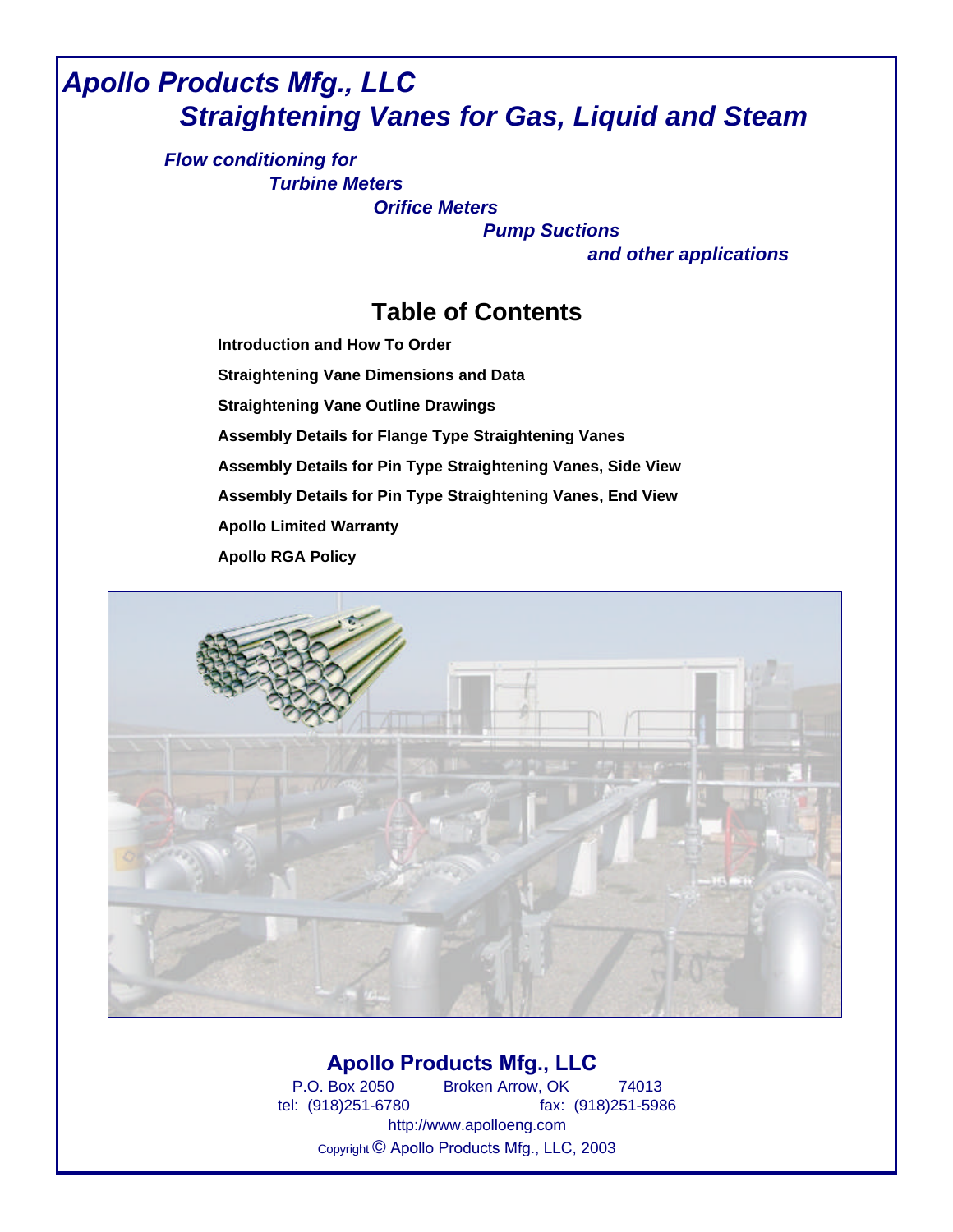# <span id="page-1-0"></span> *Apollo Products Mfg., LLC Straightening Vanes for Gas, Liquid and Steam*

### *Flow conditioning for Turbine Meters*

*Orifice Meters*

### *Pump Suctions and other applications*

**Apollo Straightening Vanes** are typically installed in piping in meter runs and piping systems to minimize flow distrubances in meters, pump suctions and other applications. Flow eddies, rotation swirls and other undesirable flow patterns are attenuated and minimized as the flow passes through the relatively small tubes of the vane. In addition to providing the correct inlet velocity profile, flow conditioning allows upstream piping lengths to be mininmized thus saving space and reducing costs .

**Apollo Straightening Vanes** are available as Pin Type or Flange Type in carbon steel, stainless steel or other materials as required. They comply with the requirements of AGA, ASME and other trade group standards.



Contact your **Authorized Apollo Sales Representative** for all the details.

## **Example, How to Specify Apollo Model No.** 8" Pin Type Carbon Steel Straightening Vane To Fit Standard Weight Pipe

08 P 00 - 90 - 00 P **16P00-90-00** Model No.

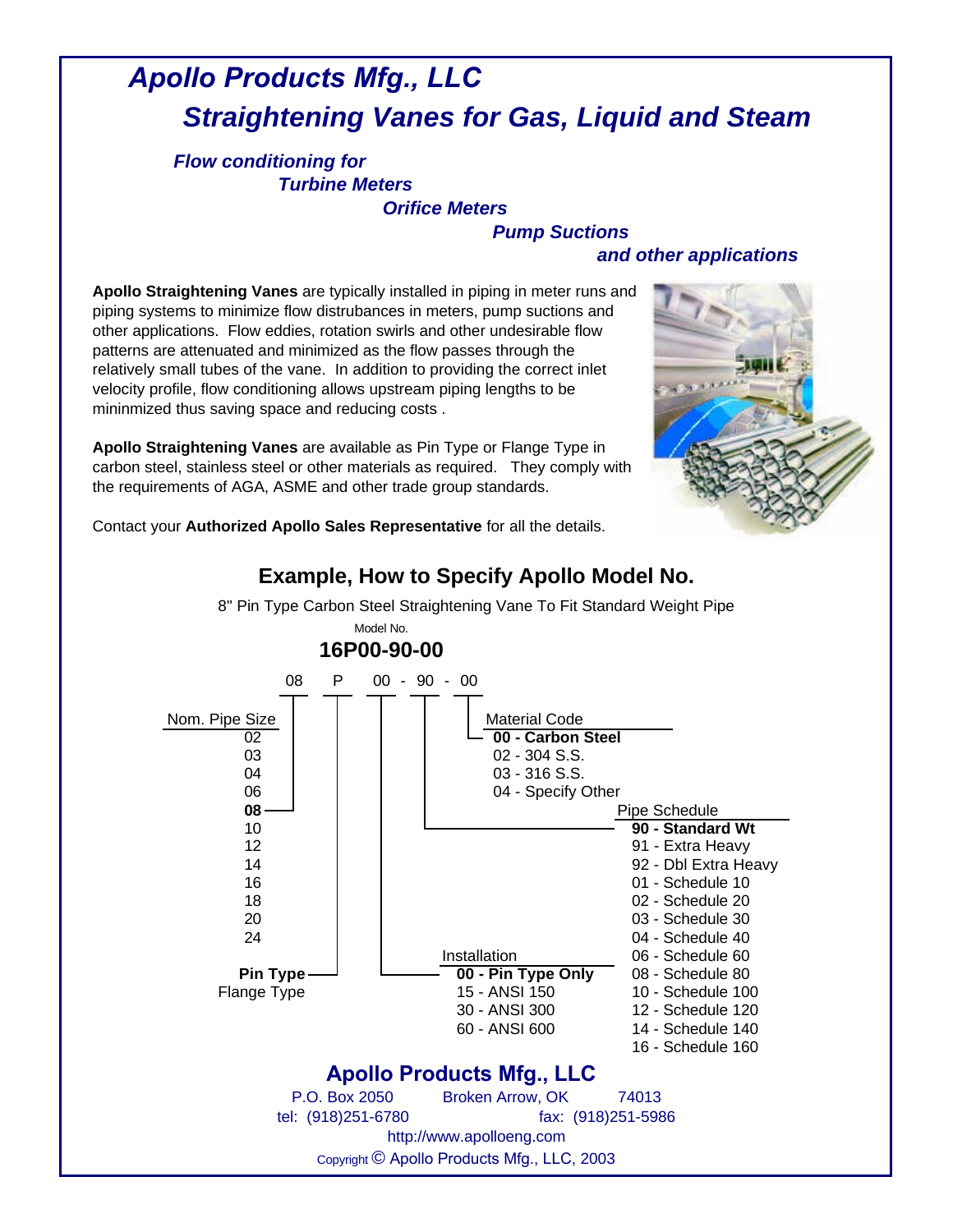# <span id="page-2-0"></span> *Apollo Products Mfg., LLC Straightening Vanes for Gas, Liquid and Steam*

### *Flow conditioning for Turbine Meters*

*Orifice Meters*

*Pump Suctions*

*and other applications*

| <b>Straightening Vane Data</b> |                              |                          |                              |                                 |                       |                       |                           |                                                |                            |
|--------------------------------|------------------------------|--------------------------|------------------------------|---------------------------------|-----------------------|-----------------------|---------------------------|------------------------------------------------|----------------------------|
| Line<br>Size<br>(inches)       | <b>Bundle</b><br><b>Type</b> | Line<br>I.D.<br>(inches) | Length<br>A-Dim.<br>(inches) | Vane O.D.<br>B-Dim.<br>(inches) | Tube O.D.<br>(inches) | Tube W.T.<br>(inches) | <b>Number</b><br>of Tubes | <b>Set Screws</b><br>No. & Size                | Weight<br>Approx.<br>(lbs) |
| 2                              | 7A                           | 2.067                    | 6                            | 1-31/32                         | 21/32                 | 0.095                 | 7                         | $1 - 1/2 \times 1$ /2                          | $2\frac{1}{2}$             |
| 3                              | 19A                          | 3.068                    | 8                            | $2 - 7/8$                       | 19/32                 | 0.049                 | 7                         | $1 - 1/2 \times 1$ /2                          | 4                          |
| 4                              | 19A                          | 4.026                    | 10                           | $3 - 31/32$                     | 13/16                 | 0.049                 | 19                        | $1 - 1/2 \times 1\frac{1}{2}$                  | $7\frac{1}{2}$             |
| 6                              | 19B                          | 6.065                    | 12                           | $5 - 15/16$                     | $1 - 3/16$            | 0.049                 | 19                        | $1 - 1/2 \times 1\frac{1}{2}$                  | 201/2                      |
| 8                              | 19A                          | 7.981                    | 16                           | 7-29/32                         | $1 - 5/8$             | 0.065                 | 19                        | $1 - 1/2 \times 1\frac{1}{2}$                  | 37                         |
| 10                             | 19B                          | 10.020                   | 20                           | $9 - 3/4$                       | 2                     | 0.083                 | 19                        | 1--1/2 x 1½                                    | 57                         |
| 12                             | 19B                          | 12.000                   | 24                           | $11 - 7/8$                      | $2 - 3/8$             | 0.083                 | 19                        | $2 - 1/2 \times 1$ <sup>1</sup> / <sub>2</sub> | 81                         |
| 14                             | 19A                          | 13.250                   | 28                           | $13 - 1/8$                      | $2 - 5/8$             | 0.083                 | 19                        | $2 - 1/2 \times 1$ <sup>1</sup> / <sub>2</sub> | 105                        |
| 16                             | 19B                          | 15.250                   | 32                           | 15                              | 3                     | 0.188                 | 19                        | $2 - 1/2 \times 1$ <sup>1</sup> / <sub>2</sub> | 274                        |
| 18                             | 19A                          | 17.250                   | 36                           | 17-1/32                         | $3 - 1/2$             | 0.188                 | 19                        | $2 - 1/2 \times 1$ <sup>1</sup> / <sub>2</sub> | 386                        |
| 20                             | 19A                          | 19.250                   | 40                           | 18-27/32                        | $3 - 7/8$             | 0.188                 | 19                        | $2 - 1/2 \times 1$ <sup>1</sup> / <sub>2</sub> | 477                        |
| 24                             | 19A                          | 23.250                   | 48                           | 25                              | $4 - 3/4$             | 0.188                 | 19                        | $2 - 1/2 \times 1$ <sup>1</sup> / <sub>2</sub> | 704                        |
| 30                             | 19B                          | 29.250                   | 60                           | $28 - 3/4$                      | $5 - 3/4$             | 0.188                 | 19                        | $2 - 1/2 \times 1$ <sup>1</sup> / <sub>2</sub> | 1295                       |
| 36                             | 19B                          | 35.250                   | 72                           | 35                              | 7                     | 0.188                 | 19                        | $2 - 1/2 \times 1$ <sup>1</sup> / <sub>2</sub> | 1582                       |

[Assembly Details for Flange Type Straightening Vanes](#page--1-0)

[Assembly Details for Pin Type Straightening Vanes, Side View](#page--1-0)

[Assembly Details for Pin Type Straightening Vanes, End View](#page--1-0)

When ordering Apollo Straightening Vanes, you must always specify the correct model number. It is very important to specify the pipe I.D.

Other materials, shapes and custom modifications are available. Consult your **Authorized Apollo Sales Representative** for details.

All specifications are subject to change without notice. All sales are subject to the Apollo Limited Warranty and the Apollo RGA Policy.

## **Apollo Products Mfg., LLC**

P.O. Box 2050 Broken Arrow, OK 74013 tel: (918)251-6780 fax: (918)251-5986 http://www.apolloeng.com Copyright © Apollo Products Mfg., LLC, 2003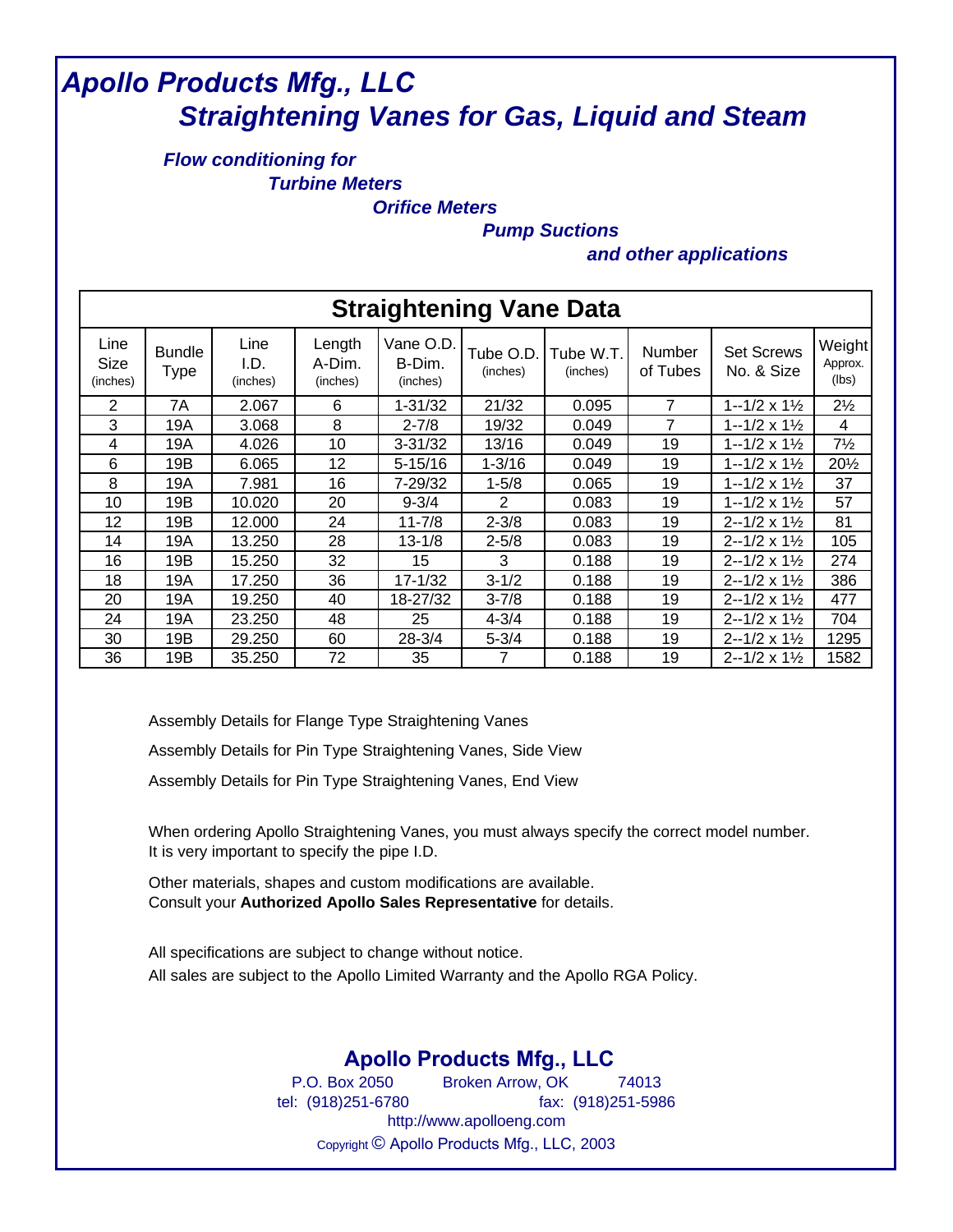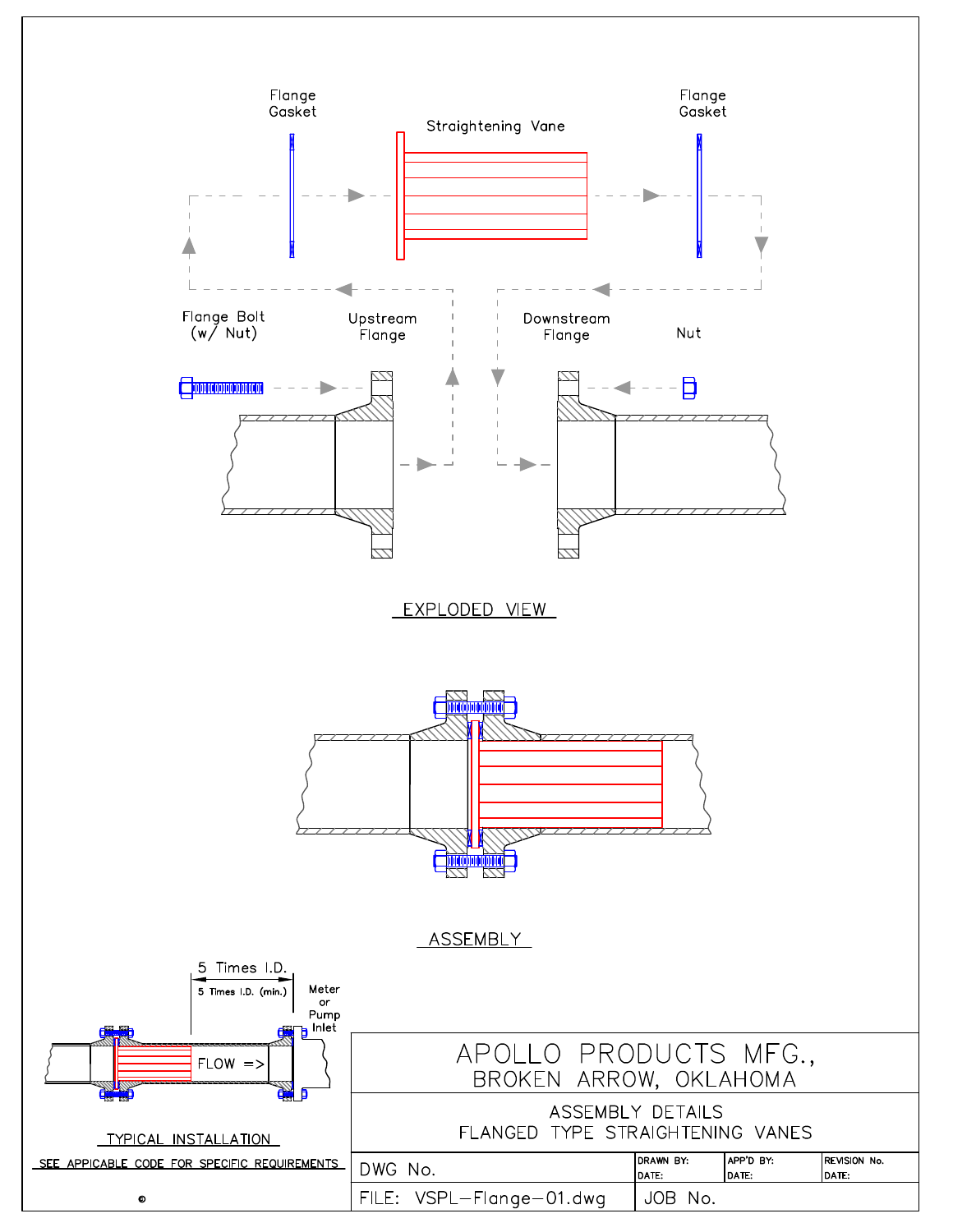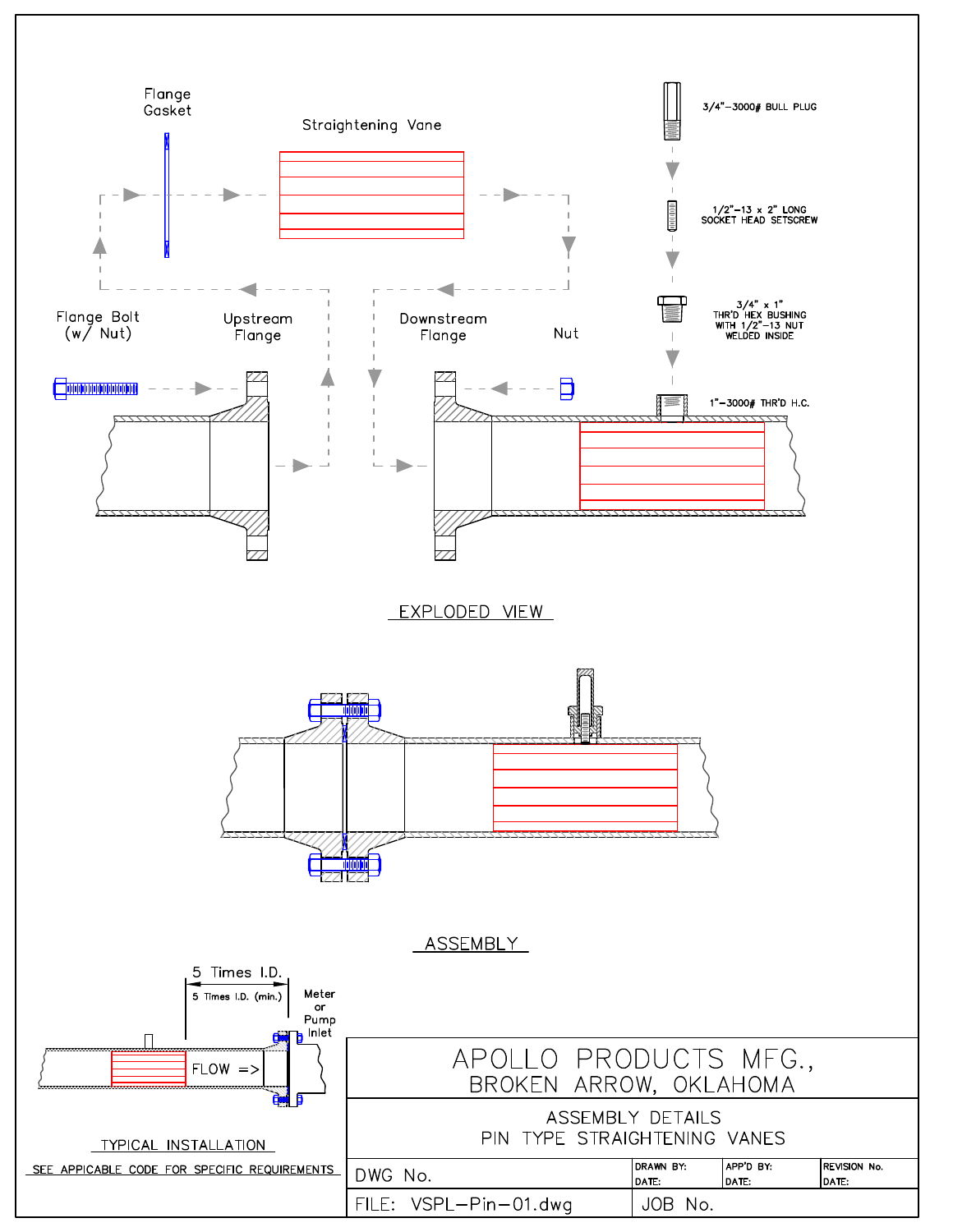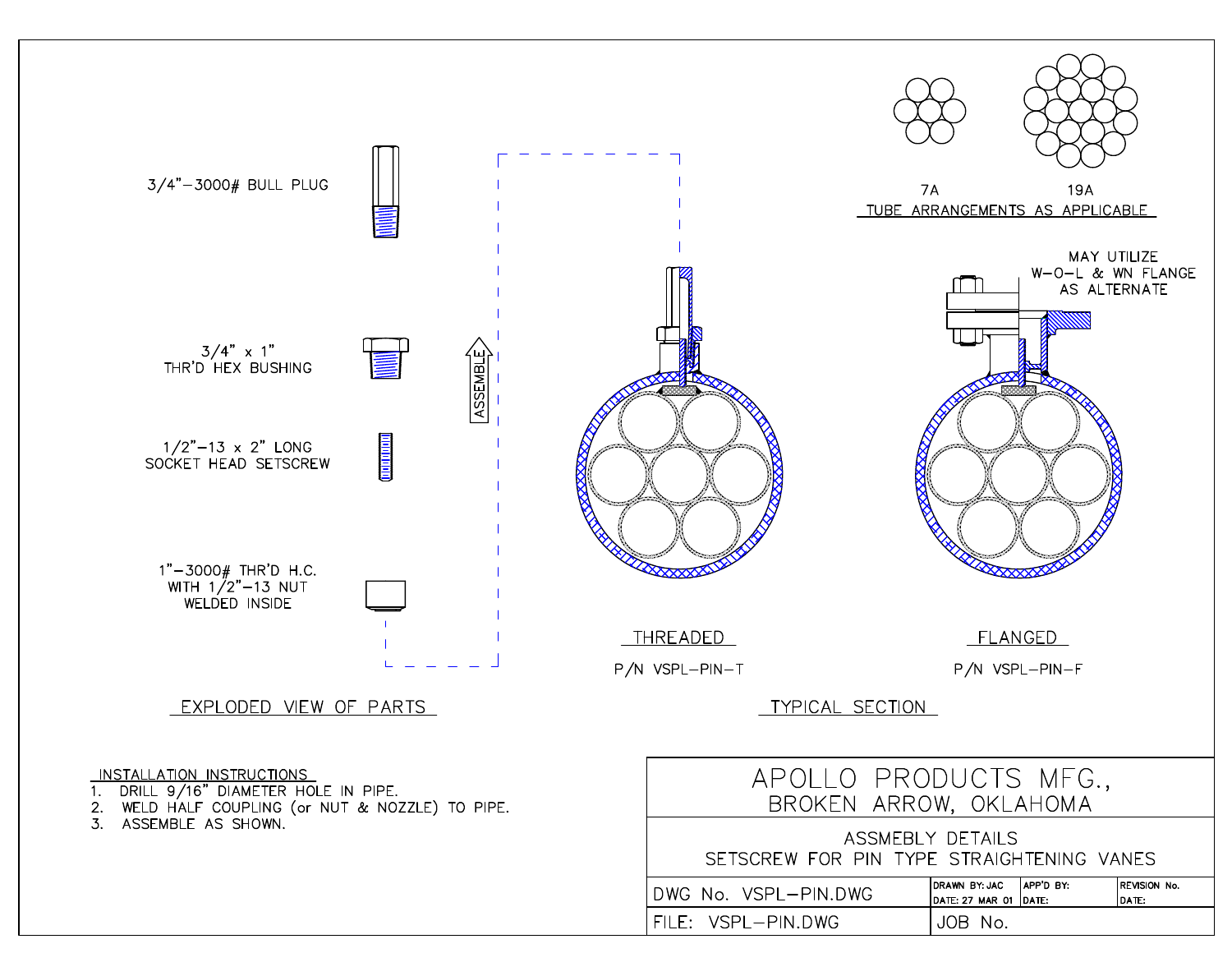# **Apollo Limited Warranty**

<span id="page-6-0"></span>**LIMITED WARRANTY.** All products sold by Apollo Products Mfg., LLC are sold for resale or use in business or original equipment manufacture and are warranted against defects in workmanship and material for a period of one (1) year from date of shipment from Apollo. Any merchandise which is returned to an Authorized Apollo Service Center and which is deemed defective by Apollo will be repaired or replaced by Apollo as the exclusive remedy to the warranty.

**WARRANTY DISCLAIMER.** Apollo has made diligent effort to illustrate and describe the products accurate. Such illustrations and descriptions are for the sole purpose of identification and do not express or imply a warranty that these products are MERCHANTABLE or FIT FOR A PARTICULAR PURPOSE, or that the products will necessarily conform to the illustrations or descriptions. No warranty or affirmation of fact, express or implied, is made or authorized except as set forth in the aforesaid limited warranty statement. Apollo reserves the right to correct publishing errors.

**LIMITATION OF LIABILITY.** Apollo expressly disclaims any consequential and incidental damages. The liability of Apollo shall be limited to and not exceed the purchase price paid for the product(s).

**PROMPT DISPOSITION.** Within the warranty period, Apollo will make a prompt and good faith effort to correct or adjust any product covered by this limited warranty. A written Returned Goods Authorization (RGA) must be issued by Apollo prior to the return of any product(s). The limited warranty shall be entirely and retroactively voided to date and time of creation for products returned without a valid RGA. Title and risk of loss pass to the buyer upon delivery by Apollo to any common carrier, other contract carrier or any customer designated delivery system. Recipient shall be liable for all claims of damage while in transit.

**PRODUCT SUITABILITY.** Several state and municipal jurisdictions have codified laws and regulations governing the sales, construction and/or use of products for specific purposes. These laws and

regulations vary from jurisdiction to jurisdiction. While Apollo attempts to insure compliance with applicable codes, Apollo cannot guarantee compliance in every instance, it is therefore the responsibility of the purchaser that the installation and use of the product(s) comply with all federal, state and local laws and regulations.

**NO WARRANTIES TO CONSUMERS.** Apollo make no warranties to parties defined as consumers in the Magunuson-Moss Warranty - Federal Trade Commission Improvement Act.

### **MANUFACTURER'S WARRANTIES AND SALES LITERATURE.**

Most products are warranted to the consumer by the equipment manufacturer. Such warranties are supplied with the product or are available from the manufacturer. As a consumer service, Apollo will obtain consumer warranties from the warrantor and provide them free of charge to consumers that request them. Requests must include Apollo serial numbers and manufacturer's catalog numbers for each product. By performing this service, Apollo assumes no responsibility for the content of such warranties or sales literature.

### **CROSS REFERENCE INFORMATION.**

Product cross-reference comparisons do not imply that all products are available or identical in form to other manufacturer's or , in the case of functional equivalency, that performance and other characteristics are identically comparable. Customer shall review all specifications prior to purchase.

### **OSHA HAZARDOUS SUBSTANCE PRODUCT INFORMATION.**

Material Safety Data Sheets (MSDS) for OSHA defined hazardous substances are available through Apollo Products Mfg., LLC. The information and recommendations contained on the MSDS is considered to be accurate and reliable, however, Apollo makes no warranty with respect to the accuracy or reliability of the information or suitability of the recommendations. Apollo disclaims any and all liability to any user thereof.

## **Sales and Freight Terms**

### **WHOLESALE ONLY**

All products sold by Apollo are intended exclusively for resale or use in business or original equipment manufacture. **SALES TAX**

will be priced according to existing market conditions at time of sale.

available. Contact your Authorized Apollo Sales Representative for be subject to conditions specified by Apollo prior to sale. Apollo

### **FORCE MAJEURE**

Apollo shall not be liable for any delay or impairment in performance **PACKAGING** resulting in whole or in part from Acts of God, labor disruptions, All products will be suitably packaged for domestic shipment in shortages, inability to procure product, material or supplies, severe accordance with Apollo standard practice. Additional charges may be weather conditions or any other circumstance or control of Apollo in the required packaging requirements outside the scope of Apollo standard conduct of business. **provide the conduct of business**. **practice. practice.** 

**CANCELLATION FREIGHT POLICY**

**PRICES EXECUTE: PRICES EXECUTE: Which a sales tax exemption certificate has not been supplied. When** Prices are subject to change without notice. Market sensitive products ordering, please clearly indicate which items are sales tax exempt. Apollo is required to collect state and local sales tax for all items for

### **PAYMENT TERMS**

**QUOTATIONS Payment terms are net thirty (30) days after shipment for established** Quantity discounts and other special pricing arrangements may be accounts except as negotiated for specific orders. Export orders will details. accepts MasterCard and Visa credit cards, cash, cashier's checks and wire transfer funds. All funds are in U.S. dollars.

All shipments are f.o.b. point of origin unless specified otherwise. Any approval by Apollo and Any be subject to restocking and other charges for additional services or handling, such as customer's carrier charges. or special handling charges, shall be paid by consignee. Title and risk of loss pass to the customer upon tender of the shipment to the carrier. Customer shall be responsible for all claims of in transit damage.